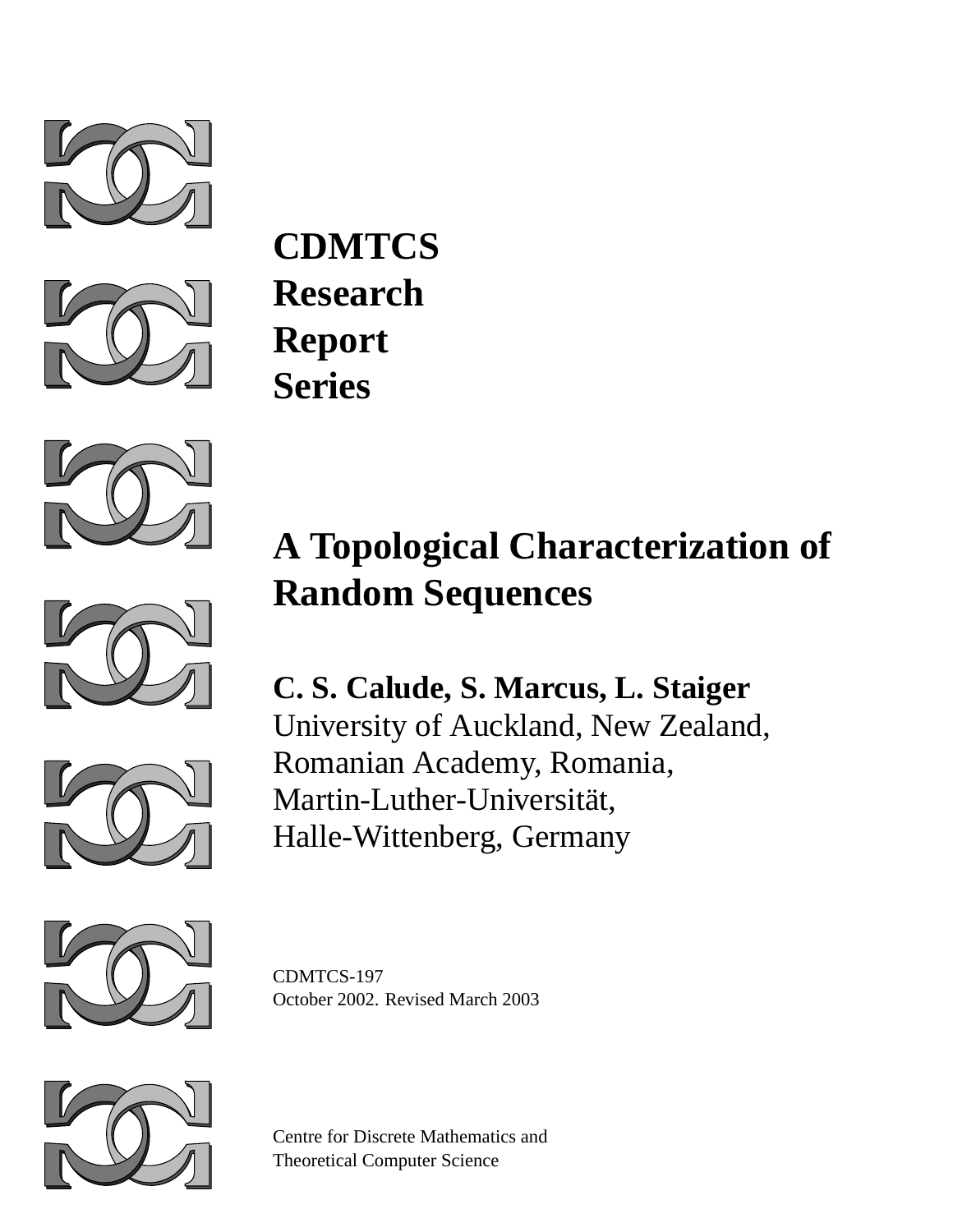# **A Topological Characterization of Random Sequences**

#### **Cristian S. Calude**

Department of Computer Science The University of Auckland Private Bag 92019 Auckland, New Zealand Email: cristian@cs.auckland.ac.nz

#### **Solomon Marcus**

Romanian Academy, Mathematics Calea Victoriei 125 Bucharest, Romania Email: Solomon.Marcus@imar.ro

**Ludwig Staiger** Martin-Luther-Universität Halle-Wittenberg Institut für Informatik D - 06099 Halle, Germany Email: staiger@informatik.uni-halle.de

June 19, 2003

#### **Abstract**

The set of random sequences is large in the sense of measure, but small in the sense of category. This is the case when we regard the set of infinite sequences over a finite alphabet as a subset of the usual Cantor space. In this note we will show that the above result depends on the topology chosen. To this end we will use a relativisation of the Cantor topology, the  $U^{\delta}$ -topology introduced in Staiger (1987). This topology is also metric, but the distance between two sequences does not depend on their longest common prefix (Cantor metric), but on the number of their common prefixes in a given language *U*. The resulting space is complete, but not always compact. We will show how to derive a computable set **U** from a universal Martin-Löf test such that the set of non-random sequences is nowhere dense in the  $U^{\delta}$ -topology. As a byproduct we obtain a topological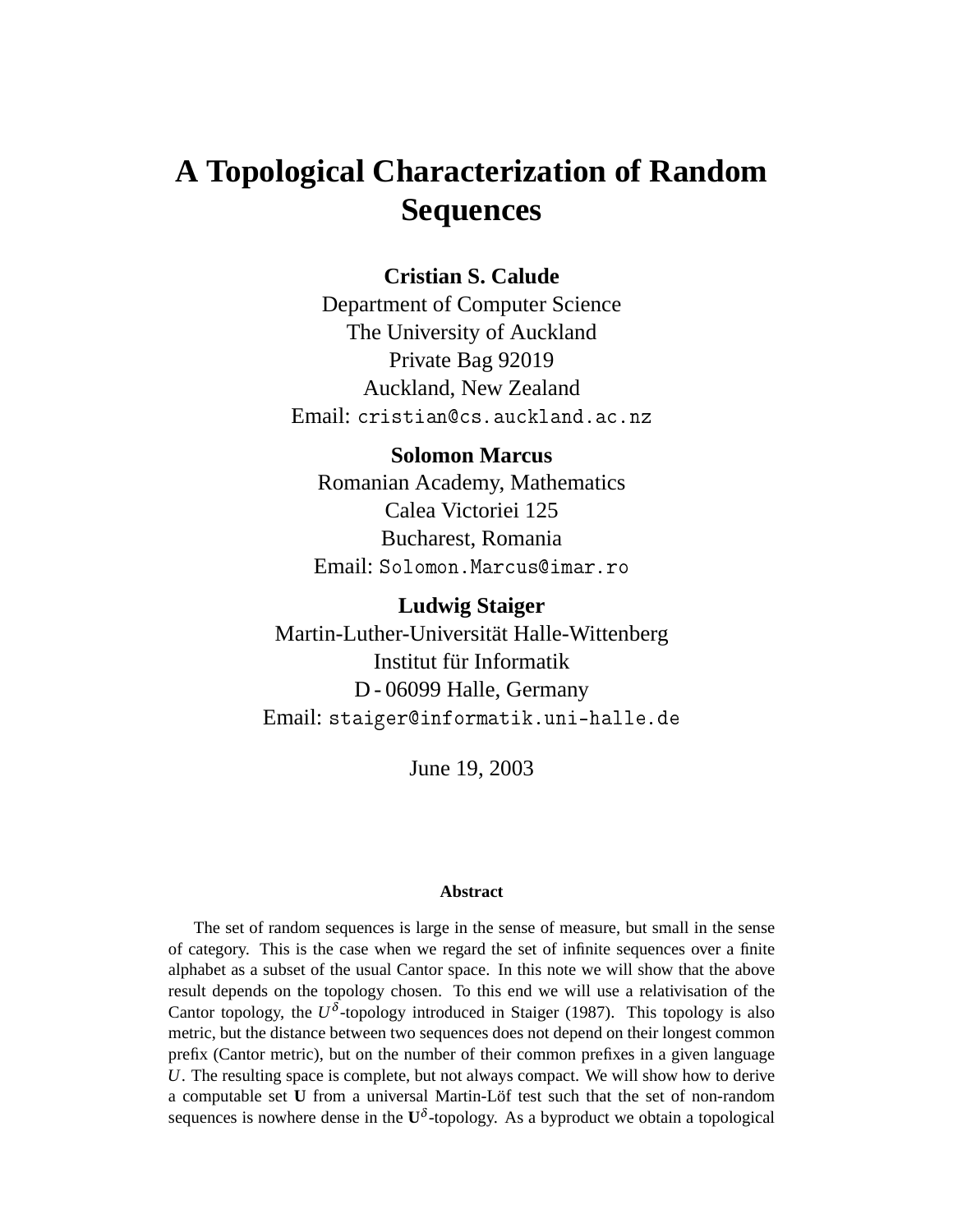characterization of the set of random sequences. We also show that the Law of Large Numbers, which fails with respect to the usual topology, is true for the **U** δ -topology.

**Keywords**: Martin-Löf test, random sequence, theory of computation

### **1 Introduction**

Algorithmic information theory plays many central roles in theoretical computer science, and, in particular, in the theory of computation, both in terms of intellectual inspiration and connectivity as well as tool (see, for example, [4, 5, 2]). The aim of this note is to study from a topological point of view the set of random sequences. This problem is interesting in itself (because the set of random sequences has constructive Lebesgue mesure one, but it is constructively meagre with respect to Cantor's topology) and has connections with probability theory (classically, the Law of Large Numbers fails to hold topologically). Is there any natural topology with respect to which the set of random sequences is topologically "large"? We will prove that a relativisation of the Cantor topology gives a positive answer to the above question (the set of random sequences is co-nowhere dense) and leads to a topological analogue of Martin-Löf's measure-theoretical characterization of random sequences (the role of constructive null sets is played by nowhere dense sets). Finally, the Law of Large Numbers is topologically true in this space.

#### **2 Notation**

By  $\mathbb{N} = \{0, 1, 2, \ldots\}$  we denote the set of natural numbers. The cardinality of the set *A* is denoted by card(*A*). Let us fix *X* an alphabet of cardinality card(*X*) =  $r \ge 2$ , e.g. *X* =  $\{0,\ldots,r-1\}$ . By  $X^*$  we denote the set of finite strings (words) on *X*, including the *empty* string *e*. The length of the string *w* is denoted by |*w*|. We consider the space  $X^{\omega}$  of infinite sequences ( $\omega$ -words) over *X*. If  $\mathbf{x} = x_1 x_2 \dots x_n \dots \in X^{\omega}$ , then  $\mathbf{x}(n) = x_1 x_2 \dots x_n$  is the prefix of length *n* of **x**. Strings and sequences will be denoted respectively by  $u, v, w, \ldots$  and  $\mathbf{x}, \mathbf{y}, \ldots$ For  $w, v \in X^*$  and  $\mathbf{x} \in X^{\omega}$  let  $w \cdot v, w \cdot \mathbf{x}$  (simply  $wv, w\mathbf{x}$ ) be the concatenation of w and  $v, \mathbf{x}$ , respectively. The concatenation product extends naturally to subsets  $W \subseteq X^*$  (languages) and  $B \subseteq X^* \cup X^\omega$ . By " $\sqsubseteq$ " we denote the prefix relation between strings:  $w \sqsubseteq v$  if there is a *v*0 such that  $wv' = v$ . The relation " $\Box$ " is similarly defined for  $w \in X^*$  and  $\mathbf{x} \in X^{\omega}$ :  $w \Box \mathbf{x}$ if there is a sequence **x**<sup>*'*</sup> such that  $w$ **x**<sup>*'*</sup> = **x**. The sets  $pref$ (**x**) = { $w : w \in X^*$ ,  $w \subset \mathbf{x}$ } and  $pref(B) = \bigcup_{\mathbf{x} \in B} pref(\mathbf{x})$  are the languages of prefixes of  $\mathbf{x} \in X^{\omega}$  and  $B \subseteq X^{\omega}$ , respectively. Finally,  $wX^{\omega} = {\mathbf{x} \in X^{\omega} : w \in pref(\mathbf{x})}.$ 

The unbiased discrete measure on *X* is the probabilistic measure  $h(A) = \text{card}(A)/r$ , for every subset *A* of *X*. It induces the product measure  $\mu$  defined on all Borel subsets of  $X^{\omega}$ . This measure coincides with the Lebesgue measure on the unit interval, it is computable and  $\mu(wX^{\omega}) = r^{-|w|}$ , for every  $w \in X^*$ . For more details see [9, 10, 2].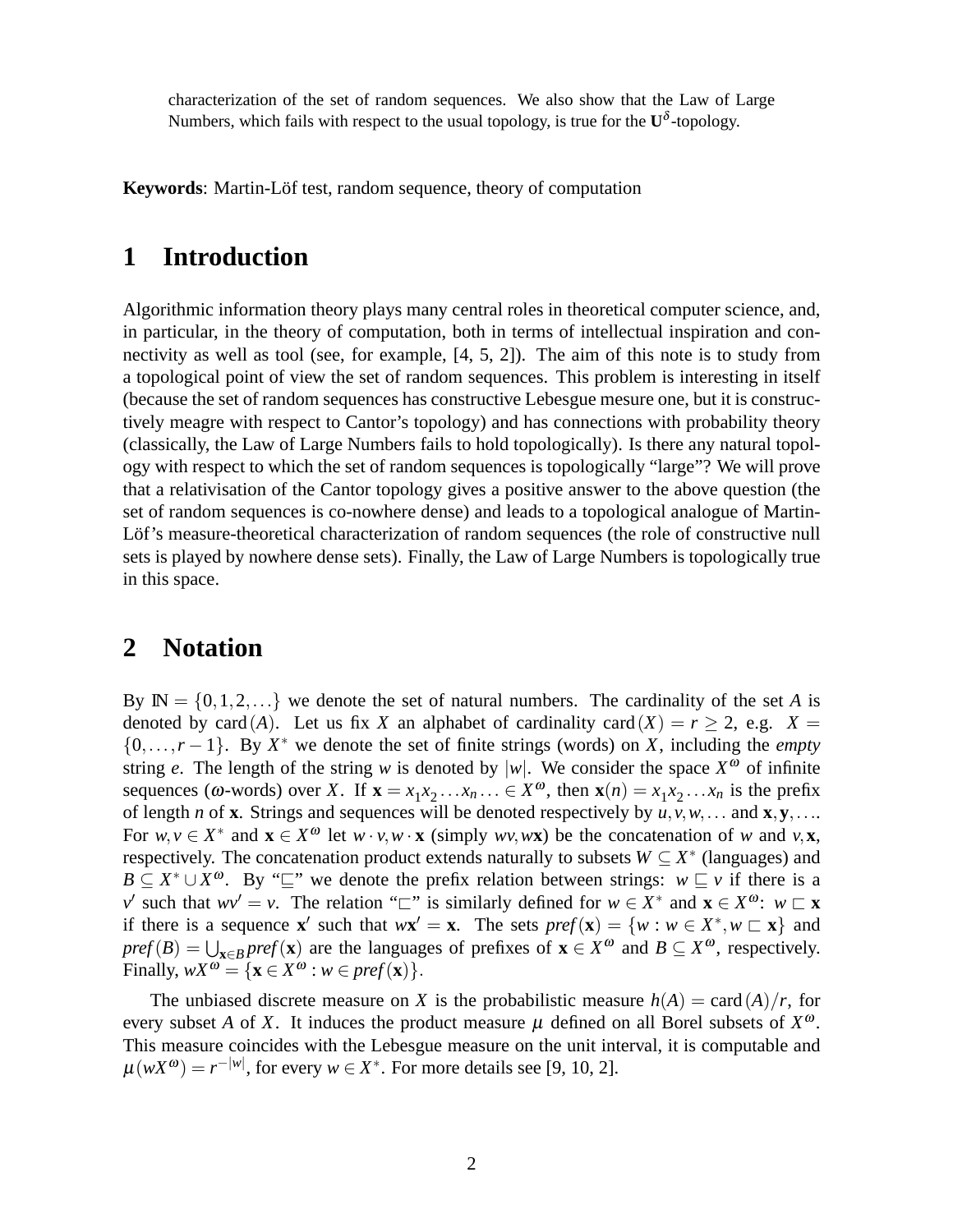#### **3 The Cantor Space**

The set  $X^{\omega}$  is a compact metric space (Cantor space) with the metric  $\rho_1(\mathbf{x}, \mathbf{y}) = \inf\{\frac{1}{1+|}$  $\frac{1}{1+|w|}:w\in$ *pref*(**x**)∩*pref*(**v**)}. For our purposes it is convenient to use the following equivalent metric (cf. [18, 15]):

$$
\rho(\mathbf{x}, \mathbf{y}) = \inf \{ r^{-|w|} : w \in pref(\mathbf{x}) \cap pref(\mathbf{y}) \} = r^{1 - \text{card}(pref(\mathbf{x}) \cap pref(\mathbf{y}))}.
$$
 (1)

The open ball  $\mathbb{B}_{\varepsilon}(y)$  of radius  $\varepsilon \in (0,1]$  and center **y** in  $(X^{\omega}, \rho)$  can be described as  $IB_{\varepsilon}(y) = \{x : \rho(y,x) < \varepsilon\} = w_{y,\varepsilon} \cdot X^{\omega}$ , where  $w_{y,\varepsilon}$  is the unique prefix of y with length  $|w_{y,\varepsilon}| = \lfloor -\log_{r} \varepsilon \rfloor + 1$ . Thus the open sets in the Cantor space  $(X^{\omega}, \rho)$  are sets of the form  $\overline{WX}^{\omega} = \bigcup_{w \in W} wX^{\omega}$ . The sets  $wX^{\omega}$  are both open and closed.

The  $\delta$ -*limit* of a language  $U \subseteq X^*$  is the set  $U^{\delta}$  of all sequences in  $X^{\omega}$  having infinitely many prefixes in  $U, U^{\delta} = \{ y \in X^{\omega} : pref(y) \cap U \text{ is infinite} \}.$  This notion is useful in obtaining the following characterization of  $G_{\delta}$ -sets, i.e. countable intersections of open sets (cf. [18, 14, 15]):

**Theorem 1** *In the Cantor space, a subset*  $F \subseteq X^{\omega}$  *is a*  $G_{\delta}$ -set *iff there is a language*  $U \subseteq X^*$ such that  $F = U^{\delta}$ .

# **4 The** *U* δ **-topology**

A new metric topology on  $X^{\omega}$  has been introduced in [14] in connection with the study of sequential mappings. In this section we define this topology and relate it to the usual topology in the Cantor space.

**Definition 1** Fix a language  $U \subseteq X^*$  and let  $\mathbf{x}, \mathbf{y} \in X^\omega$ . Then we define

$$
\rho_U(\mathbf{x}, \mathbf{y}) = \begin{cases} 0, & \text{if } \mathbf{x} = \mathbf{y}, \\ r^{1-\text{card}(pref(\mathbf{x}) \cap pref(\mathbf{y}) \cap U)}, & \text{otherwise.} \end{cases}
$$

It is easy to see that  $\rho_U$  is a metric; its induced topology on  $X^\omega$  will be called the  $U^\delta$ -topology.

The metric  $\rho_U$  resembles, in some sense, the metric  $\rho$  in the Cantor space; in fact,  $\rho = \rho_{X^*}$ . In contrast with  $\rho$ ,  $\rho_U$  counts only those common prefixes of **x** and **y** contained in *U*. Further on, since  $\rho_U(\mathbf{x}, \mathbf{y}) \ge \rho(\mathbf{x}, \mathbf{y})$ , the  $U^{\delta}$ -topology refines the topology of the Cantor space. In particular, every closed (open) set in the Cantor space is also closed (open) in the *U* δ -topology of  $X^{\omega}$ .

The following result shows when two languages  $U, V$  induce the same topology on  $X^{\omega}$ ; hence, a great variety of languages induce the same topology (see [14, 15] for examples).

**Theorem 2** ([17]) *The U*<sup>δ</sup>-topology and the V<sup>δ</sup>-topology of  $X^{\omega}$  coincide iff  $U^{\delta} = V^{\delta}$ .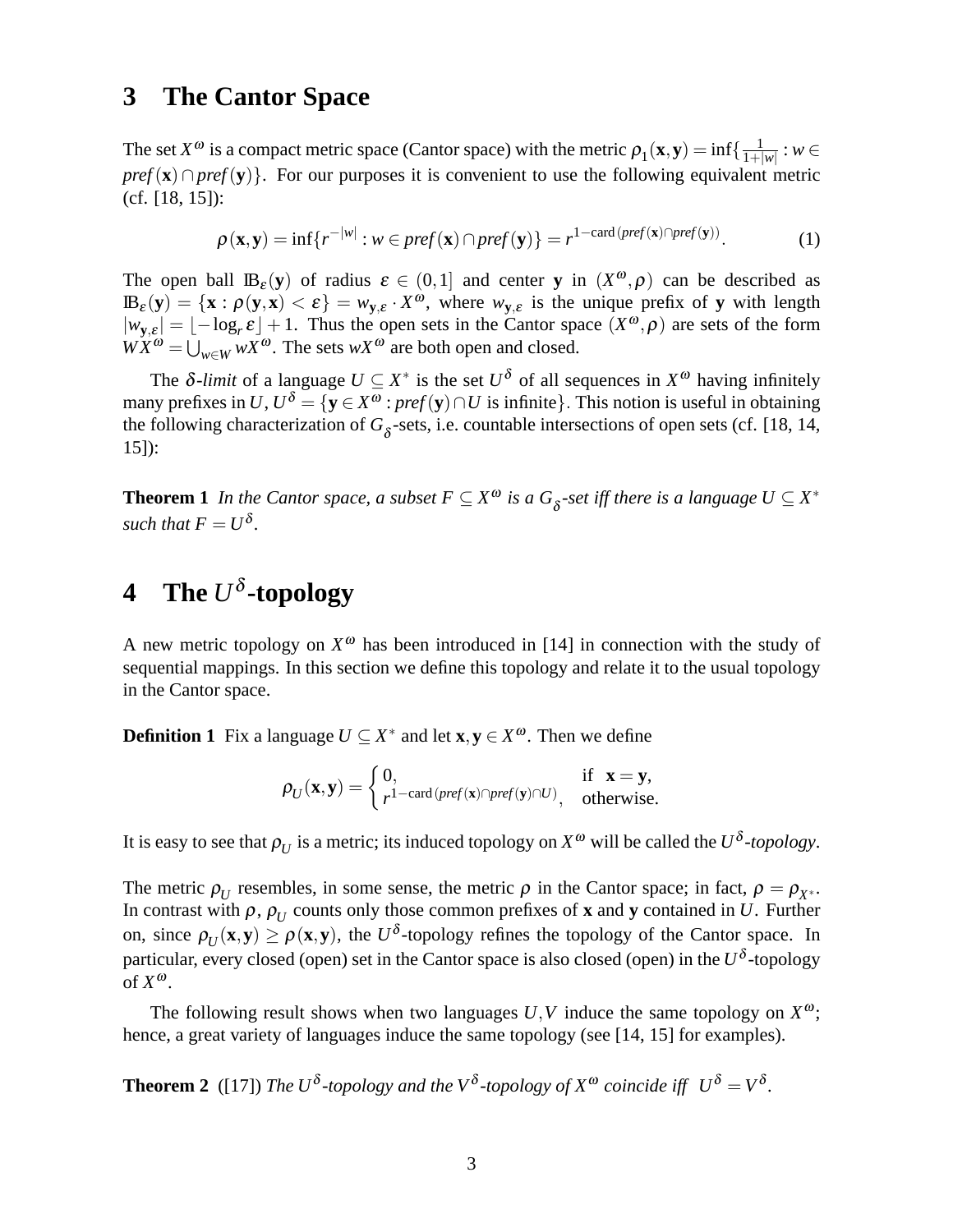The open ball in  $(X^{\omega}, \rho_U)$  is given by the formula:

$$
\mathbf{IB}_{\varepsilon,U}(\mathbf{x}) = \begin{cases} \{\mathbf{x}\}, & \text{if } \rho_U(\mathbf{x}, \mathbf{y}) \ge \varepsilon, \\ x^{\omega}, & \text{if } \varepsilon > r, \\ w_{\mathbf{x}, \varepsilon} \cdot X^{\omega}, & \text{otherwise.} \end{cases}
$$

Here  $w_{\mathbf{x}, \varepsilon}$  is the unique prefix of **x** in *U* with length card  $(pref(w_{\mathbf{x}, \varepsilon}) \cap U) = \lfloor -\log_{r} \varepsilon \rfloor + 2$ .

The following topological properties of  $(X^{\omega}, \rho_U)$  will be useful. Recall that a point **x** is called an *accumulation point of a set F in the metric space*  $(X^{\omega}, d)$  provided for each  $\varepsilon > 0$ there exists a sequence  $y \in F$ ,  $x \neq y$  such that  $d(x, y) < \varepsilon$ . Invoking Definition 1 we obtain:

**Corollary 3** *A point*  $\mathbf{x} \in X^{\omega}$  *is an accumulation point of the whole space*  $(X^{\omega}, \rho_U)$  *iff*  $\mathbf{x} \in U^{\delta}$ *.* 

As  $(X^{\omega}, \rho_U)$  is a metric space, the smallest closed (with respect to  $\rho_U$ ) subset of  $X^{\omega}$  containing  $F$ ,  $\mathscr{C}_U(F)$ , is given by the formula

$$
\mathscr{C}_U(F) = F \cup \{ \mathbf{x} : \mathbf{x} \in X^{\omega}, \mathbf{x} \text{ is an accumulation point of } F \text{ in } (X^{\omega}, \rho_U) \}.
$$
 (2)

A point **x** ∈ *F* which is not an accumulation point of *F* is called an *isolated point* of *F*. Thus, **x** is an isolated point of  $X^{\omega}$  iff there is an  $\varepsilon > 0$  such that  $\mathbb{B}_{\varepsilon,U}(\mathbf{x}) = \{\mathbf{x}\}\$ . The *set of isolated points* of  $(X^{\omega}, \rho_U)$  will be denoted by  $\mathbf{I}_U = X^{\omega} \setminus U^{\delta}$ .

An arbitrary set of isolated points of  $X^{\omega}$  is open. In case  $U^{\delta} = \emptyset$ , in particular if *U* is finite, every point of  $(X^{\omega}, \rho_U)$  is isolated. Thus, in general,  $(X^{\omega}, \rho_U)$  is a complete metric space, not necessarily compact (as the Cantor space). More precisely, the space  $(X^{\omega}, \rho_U)$  is not compact whenever  $\mathbf{I}_{U}^{U} \neq \emptyset$ , cf. [17], Theorem 9.

The close relationship between the  $U^{\delta}$ -topology and the topology of the Cantor space is visible in the case of accumulation points and closed sets.

**Theorem 4** ([16, 17]) Let  $U \subseteq X^*$ . Then  $\mathbf{x} \in U^{\delta}$  is an accumulation point of F in  $(X^{\omega}, \rho_U)$  iff **x** *is an accumulation point of*  $F$  *in*  $(X^{\omega}, \rho)$ *.* 

From (2) we obtain:

**Corollary 5** *Let*  $\mathcal{C}(F) = \mathcal{C}_{X^*}(F)$  *be the smallest closed set containing F in the Cantor space.*  $\mathcal{L}$ *Ihen*  $\mathscr{C}_U(F) = F \cup \left( \mathscr{C}(F) \cap U^\delta \right) = \mathscr{C}(F) \cap (F \cup U^\delta).$ 

In particular, every set *F* containing  $U^{\delta}$  is closed in  $(X^{\omega}, \rho_U)$ .

As it was mentioned above, every set  $J \subseteq \mathbb{I}_U$  of isolated points is an open set in  $(X^{\omega}, \rho_U)$ , and every set of the form  $WX^{\omega}$  is open in the Cantor space. Consequently, Corollary 5 yields

**Corollary 6** *A set*  $E \subseteq X^{\omega}$  *is open in*  $(X^{\omega}, \rho_U)$  *iff*  $E = W X^{\omega} \cup J$ , for some  $W \subseteq X^*$  and  $J \subseteq \mathbb{I}_U$ .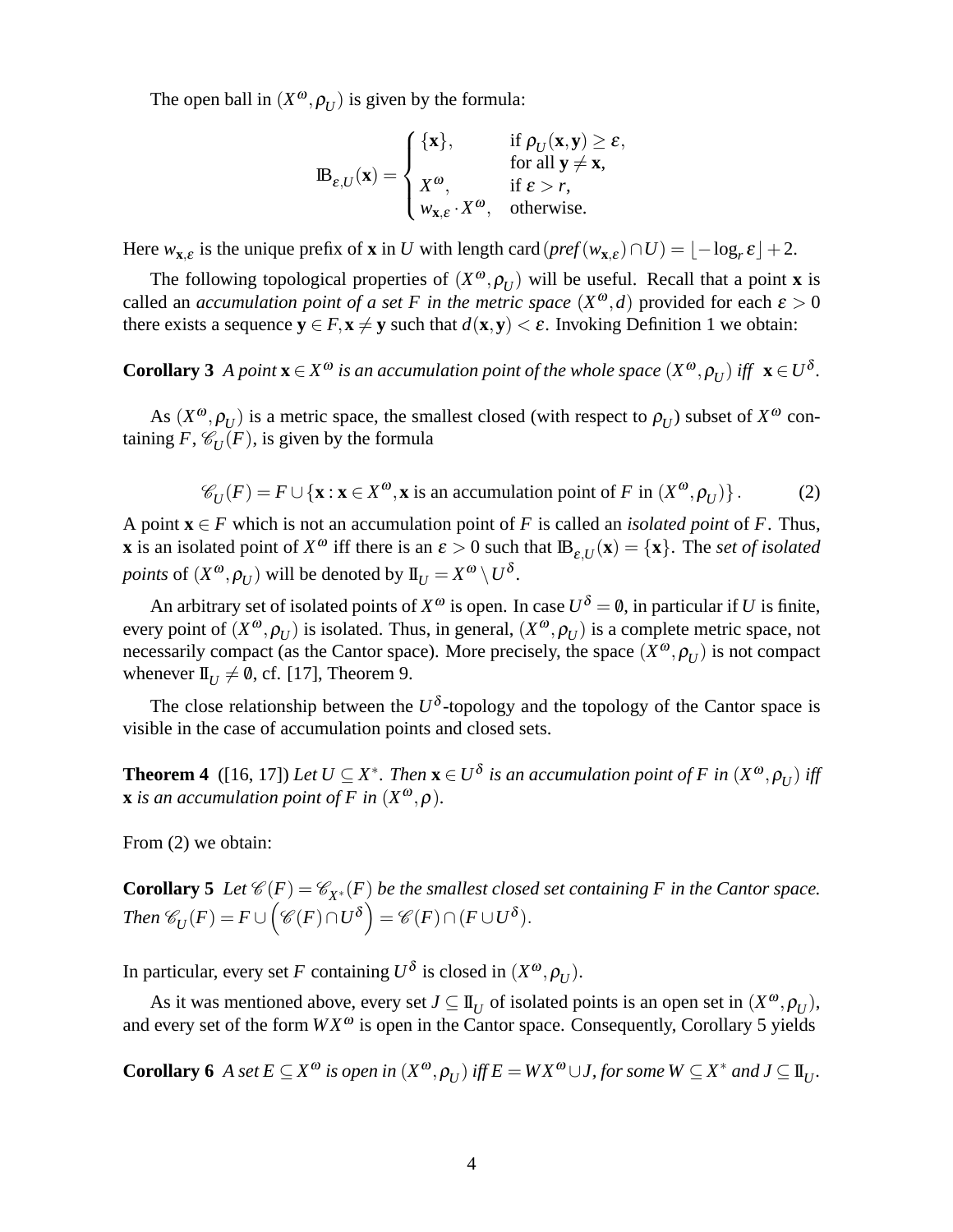Recall that a set *F* is *nowhere dense* in  $(X^\omega, \rho_U)$  if its closure,  $\mathscr{C}_U(F)$ , does not contain any non-empty open set, that is, if  $\mathscr{C}_U(X^\omega \setminus \mathscr{C}_U(F)) = X^\omega$ ; *F* is *dense* if it intersects any non-empty open set, that is, if  $\mathcal{C}_U(F) = X^{\omega}$ .

The next result is simple but very useful:

**Lemma 7** *The set*  $U^{\delta}$  *is the union of all nowhere dense sets in*  $(X^{\omega}, \rho_U)$ *.* 

*Proof.* We take a nowhere dense set  $F \subseteq X^\omega$  and we show that  $F \subseteq U^\delta$ . To this aim we prove that every sequence  $\mathbf{x} \in F$  is in  $U^{\delta}$ : this is true because if  $\mathbf{x} \notin U^{\delta}$ , then the singleton set  $\{\mathbf{x}\}$  is non-empty and open, hence it cannot be nowhere dense, a contradiction. □

Of course,  $U^{\delta}$  may or may not be itself nowhere dense. The next theorem gives a necessary and sufficient condition for  $U^{\delta}$  to be nowhere dense.

**Theorem 8** *Let*  $U \subseteq X^*$ . Then the following conditions are equivalent:

- *1. The set*  $\mathbf{I}_{U}$  *is dense in the Cantor space*  $(X^{\omega}, \rho)$ *.*
- 2. The set  $U^{\delta}$  is nowhere dense in  $(X^{\omega}, \rho_{U})$ .
- *3. The set U*<sup>δ</sup> *is a maximal nowhere dense set.*

*Proof.* For the implication " $1 \Rightarrow 2$ " we observe that  $U^{\delta}$  is closed in  $(X^{\omega}, \rho)$ . If  $U^{\delta} = X^{\omega} \setminus \mathbb{I}_{U}$ is not nowhere dense in  $(X^{\omega}, \rho_U)$ , then in view of Corollary 6 it contains a non-empty open set of the form  $E = W X^{\omega} \cup J$ ,  $J \subseteq \mathbb{I}_U$ . Due to the inclusion  $E \subseteq U^{\delta}$  we have  $J = \emptyset$ , that is,  $E = W X^{\omega}$ . Since  $\mathbb{I}_{U}$  is dense in the Cantor space  $(X^{\omega}, \rho)$ , we have  $\mathbb{I}_{U} \cap W X^{\omega} \neq \emptyset$  unless  $WX^{\omega} = \emptyset$ , so  $E = \emptyset$ , a contradiction.

The implication " $2 \Rightarrow 3$ " follows from Lemma 7.

For "3  $\Rightarrow$  1" we assume that  $U^{\delta}$  is nowhere dense in  $(X^{\omega}, \rho_U)$ , hence  $\mathscr{C}_U(\mathbb{I}_U)$  =  $\mathscr{C}_U(X^{\omega} \setminus U^{\delta}) = X^{\omega}$ . According to Corollary 5 we have  $X^{\omega} = \mathscr{C}_U(\mathbf{I}_U) = \mathscr{C}(\mathbf{I}_U) \cap (\mathbf{I}_U \cup U^{\delta}),$ hence  $\mathscr{C}(\mathbb{I}_U) = X$  $\omega$ .

## **5 A** *U* δ **-topology for Random Sequences**

There are various equivalent definitions of random sequences, complexity-theoretic (see [4, 5]), measure-theoretic (see [9]), topological; for a proof of their equivalence see [5, 2]. In what follows we will use the definition based on Martin-Löf tests.

A subset  $\mathfrak{V} \subseteq X^* \times \mathbb{N}$  is called *Martin-Löf test* provided

- 1.  $\mathfrak V$  is computably enumerable,
- 2.  $V_{m+1} \subseteq V_m$ , for all  $m \geq 1$ ,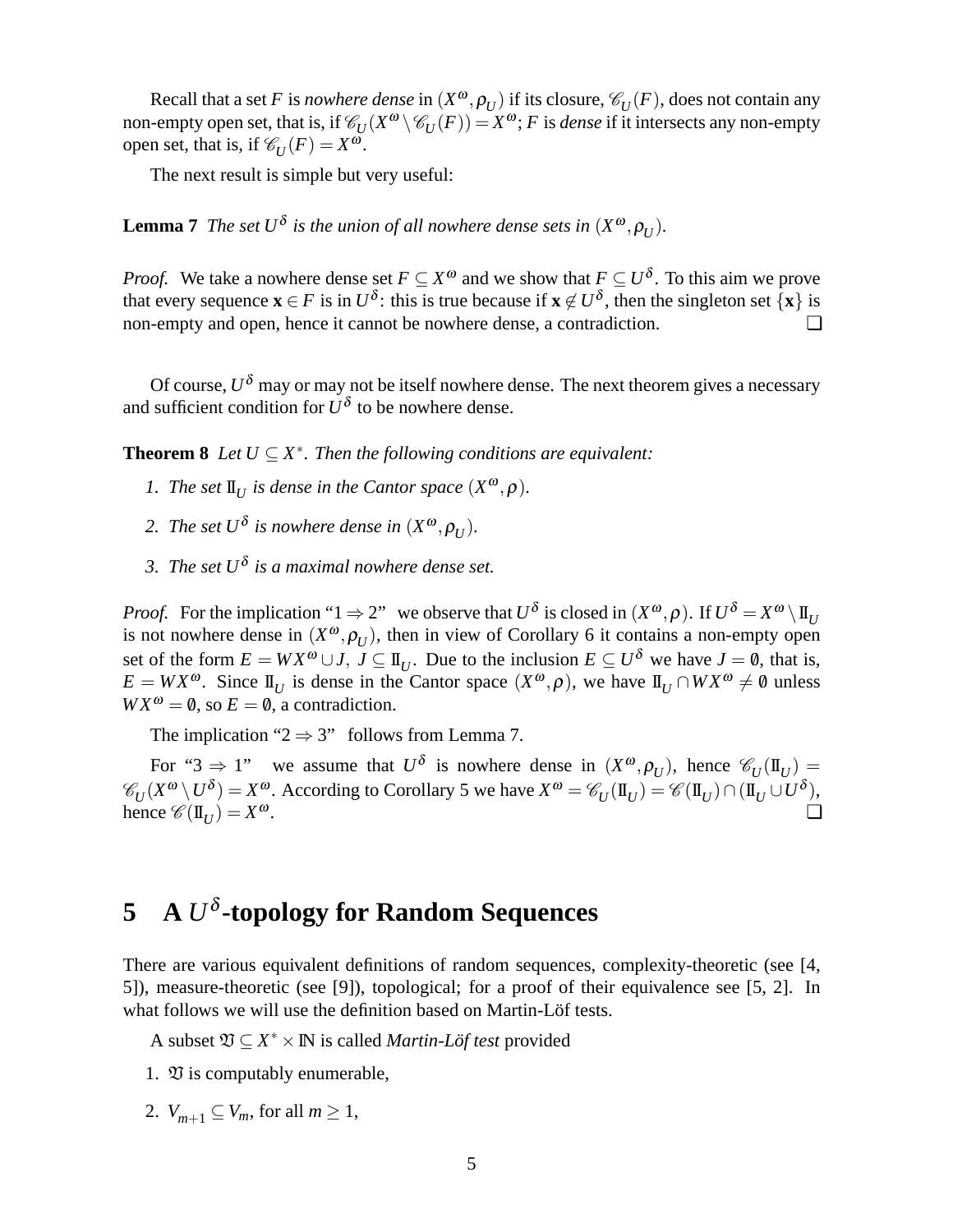3. card  $(X^n \cap V_m \cdot X^*) < r^{n-m}/(r-1)$ , for all  $n, m \ge 1$ ,

where  $V_m = \{v \in X^* : (v, m) \in \mathfrak{V}\}\)$  is the *m*-th section of  $\mathfrak{V}$  and  $X^n = \{v : v \in X^*, |v| = n\}.$ 

It is seen that  $\mu(V_i X^{\omega}) \le r^{-i}/(r-1)$ , for all  $i \ge 1$ , so  $\lim_{i \to \infty} \mu(V_i \cdot X^{\omega}) = 0$ , constructively, that is, there exists a computable function *H* such that  $\mu(V_i \cdot X^{\omega}) < 2^{-m}$ , for all  $i > H(m)$ . Moreover, it is possible to choose  $\mathfrak V$  in such a way that each  $V_i$  is prefix-free, that is,  $v, w \in V_i$ and  $v \sqsubseteq w$  imply  $v = w$  (cf. [13], Corollary 4.10).

A Martin-Löf test U is called *universal* if for every Martin-Löf test V there exists a constant  $c > 0$  (depending upon  $\mathfrak{U}$  and  $\mathfrak{V}$ ) such that  $V_{m+c} \subseteq U_m$ , for all  $m \geq 1$ . In [9] Martin-Löf has proved the existence of universal Martin-Löf tests (see also [2]). If U is a universal Martin-Löf test, then  $\bigcap_{i\in\mathbb{N}}V_i\cdot X^\omega\subseteq\bigcap_{i\in\mathbb{N}}U_i\cdot X^\omega$ .

The set of random sequences, **rand**, is defined as **rand** =  $X^{\omega} \setminus \bigcap_{i \in \mathbb{N}} U_i \cdot X^{\omega}$ , where  $\mathfrak{U}$  is a universal Martin-Löf test. Of course, the definition does not depend upon the choice of U.

A set  $S \subseteq X^{\omega}$  is *constructive null* if there exists a computably enumerable set  $\mathfrak{A} \subseteq X^* \times$ IN such that *S* ⊆  $\bigcap_{m=1}^{\infty} A_m \cdot X^{\omega}$ , (*A<sub>m</sub>* is the *m*-th section of λ, and  $\lim_{m\to\infty} \mu(A_m \cdot X^{\omega}) = 0$ , constructively.

The following result follows immediately from the existence of the universal Martin-Löf test:

**Theorem 9** ([9]) *The set*  $X^{\omega} \setminus \text{rand}$  *equals the union of all constructive null sets, hence it is a maximal constructive null set.*

From Theorem 9 it follows that  $X^{\omega} \setminus \textbf{rand}$  is a constructive null set, so rand is large in the sense of measure:

**Corollary 10** ([9]) *The set* **rand** *has constructive* µ *measure one.*

However, in the Cantor space, the set **rand** is small in the sense of category ([3, 2]). A set  $S \subseteq X^{\omega}$  is *constructively meagre* in the Cantor set if there exist a computably enumerable set  $\mathfrak{A} \subseteq X^* \times \mathbb{N}$  and a computable function  $f : X^* \times \mathbb{N} \to X^*$  such that  $S \subseteq \bigcup_{m=1}^{\infty} X^{\omega} \setminus A_m \cdot X^{\omega}$ , for all  $m \ge 1$ , and for every  $v \ne e$  we have  $v \sqsubseteq f(v,m)$  and  $f(v,m) \in A_m$ .

**Theorem 11** ([3]) *The set* **rand** *is constructively meagre in the Cantor space.*

Next we will explore similarities between Theorem 8 (see also Lemma 7) and Theorem 9. First, we obtain a topological characterization of random sequences:

**Theorem 12** Let  $\mathfrak{U}$  be a universal Martin-Löf test and assume that every section of  $\mathfrak{U}$ ,  $U_i =$  ${u : (u,i) \in \mathfrak{U}}$ *, is prefix-free. Then* 

$$
rand = X^{\omega} \setminus \left( \bigcup_{i \in \mathbb{N}} U_i \right) \delta. \tag{3}
$$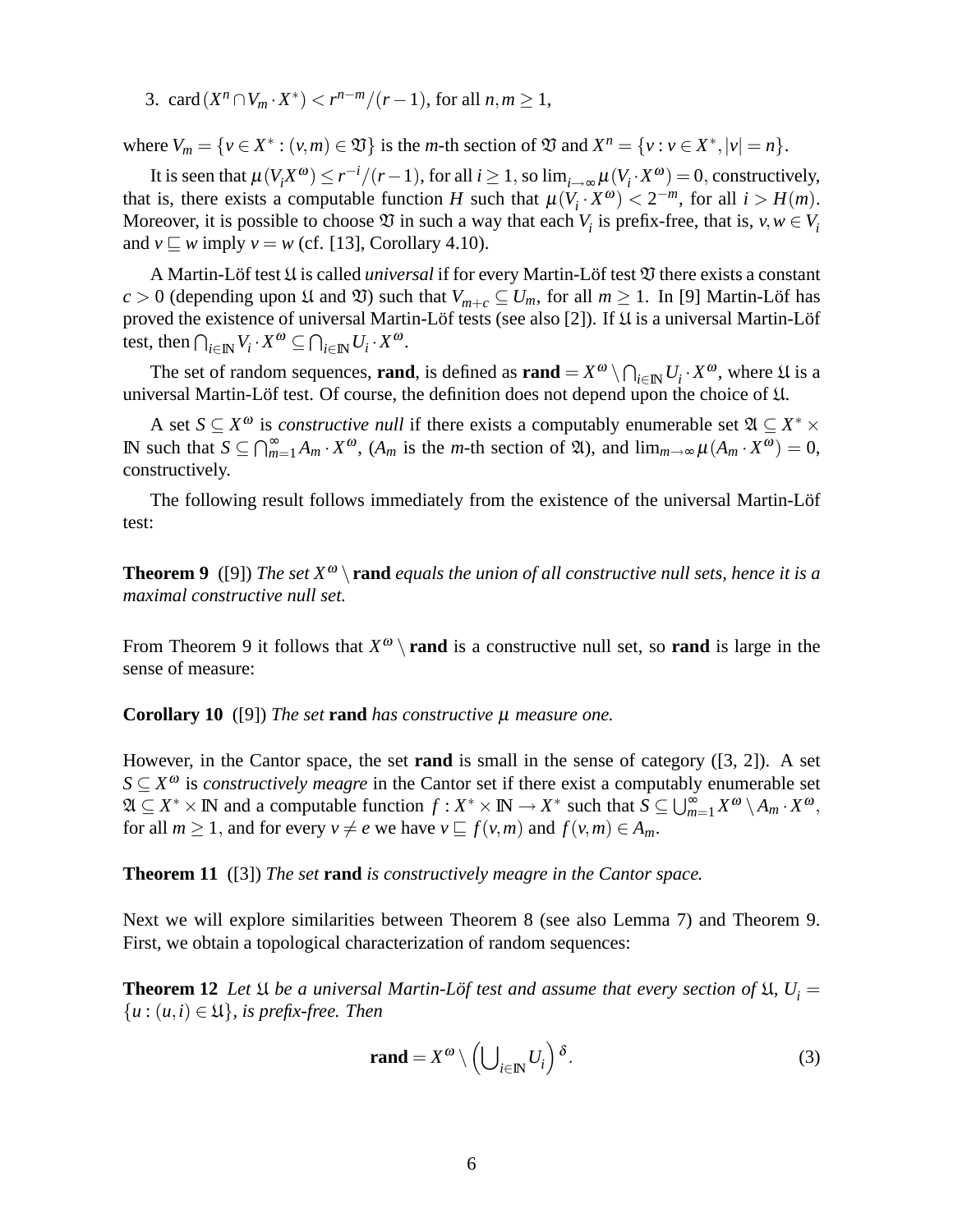*Proof.* If  $\mathbf{x} \in \text{rand}$ , then  $\mathbf{x} \notin U_i \cdot X^\omega$ , for almost all  $i \in \mathbb{N}$  (as  $U_{m+1} \subseteq U_m$ ). Since all  $U_i$  are prefix-free,  $pref(\mathbf{x})\cap(\bigcup_{i\in\mathbb{N}}U_i)$  is finite.

Conversely, let  $\mathbf{x} \notin \text{rand}$ , that is,  $\mathbf{x} \in \bigcap_{i \in \mathbb{N}} U_i \cdot X^\omega$ . From the inequality  $\mu(U_i \cdot X^{\omega}) \le r^{-i}/(r-1)$  we deduce that the minimum string length in  $U_i$ , min $\{|u| : u \in U_i\}$ , tends to infinity as  $i \to \infty$ . Thus **x** has infinitely many prefixes in  $\bigcup_{i \in \mathbb{N}} U_i$ . ❏

From the well-known fact that **rand** is dense in the Cantor space (see [2]) and Theorem 8 we obtain:

**Corollary 13** *Let*  $\mathfrak{U}$  *be a universal Martin-Löf test and assume that each*  $U_i = \{u : (u,i) \in \mathfrak{U}\}\$ *is prefix-free.* Define  $U = \bigcup_{i \in \mathbb{N}} U_i$ . Then the set U is computable and  $X^{\omega} \setminus \text{rand}$  *is nowhere dense in the space*  $(X^{\omega}, \rho_{\mathbf{U}})$ *.* 

*Proof.* We need to prove only the computability of **U**. To this aim we fix an arbitrary universal Martin-Löf test such that each section  $U_i$  is prefix-free. Furthermore, let us fix a computable enumeration of this Martin-Löf test. Let *U* be defined as in Corollary 13. A decision algorithm for **U** works as follows:

Given a string *w*, let *k* be the smallest positive integer such that  $\mu(wX^{\omega})$  $r^{-k}/(r-1)$ . Then,  $w \notin U_i$ , for any  $i \geq k$ . Start the computable enumeration of the universal Martin-Löf test and wait until for each  $i < k$  some element  $(v_i, i)$  of the Martin-Löf test has been enumerated such that  $w \sqsubseteq v_i$  or  $v_i \sqsubseteq w$ . If one of the  $v_i$  is equal to *w*, then the answer affirmative; otherwise, the answer negative.

First we show that the algorithm will stop after finitely many steps. Note that set of nonrandom elements is dense. Hence,  $wX^{\omega}$  contains some non-random sequence **z**. Since the Martin-Löf test is assumed to be universal, the set  $U_i$  must contain a prefix of **z**, for every *i*. Hence, the algorithm will stop after finitely many steps.

Secondly, we show that the algorithm always gives the correct answer. The affirmative answer is certainly correct when it is given. The negative answer is correct when it is given, because in that case *w* cannot be contained in any  $U_i$ , for every  $i < k$  since  $U_i$  is prefix-free, and we have already seen that  $w \notin U_i$ , for any  $i \geq k$ .

It should be noted that the space  $(X^{\omega}, \rho_{U})$  is induced by the computable set **U** in spite of the fact that the universal Martin-Löf test  $U$  is not computable.

With reference to the set **U** in Corollary 13, we recall that in the space  $(X^{\omega}, \rho_{U})$  every random sequence **x** is an isolated point, whereas Corollary 13 shows that every non-random sequence **x** can be topologically approximated by random sequences. This situation parallels the measure-theoretical one (see also [6, 8, 7, 2]). It is interesting to note that the union of all null sets is not a null set, but the union of nowhere dense sets in  $(X^{\omega}, \rho_{U})$  is a (maximal) nowhere dense set. So, nowhere dense sets in  $(X^{\omega}, \rho_{U})$  are analogous to constructive null sets. The space  $(X^{\omega}, \rho_{\mathbf{U}})$  is *residual* (see [19]) as each nowhere dense set has measure zero.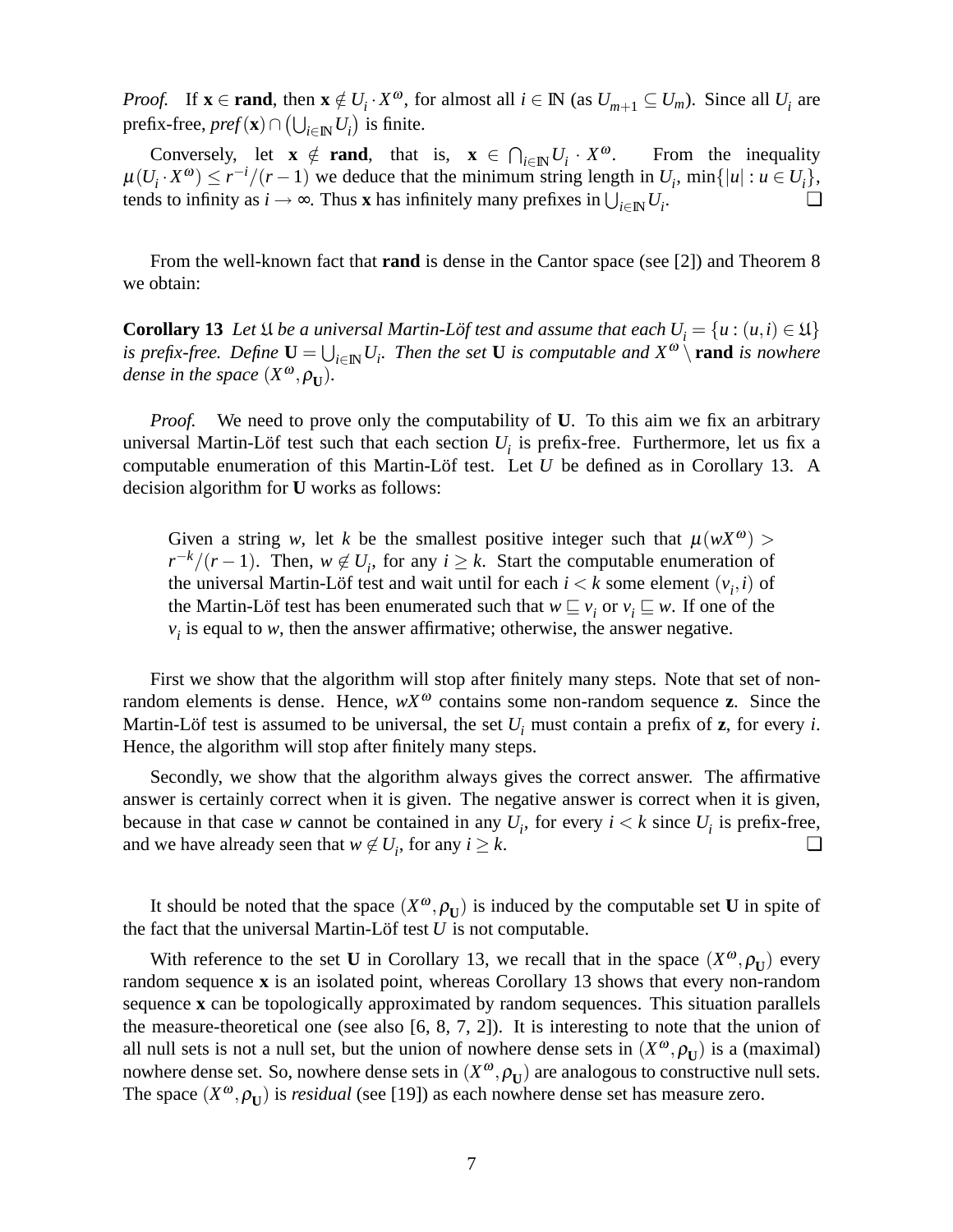We close the paper with a short discussion of the Law of Large Numbers. In [12, 11] it was proved that the Law of Large Numbers fails to hold true in the sense of category, i.e. the set **LLN** of binary sequences **x** such that  $\lim_{n\to\infty} (x_1 + x_2 + \ldots + x_n)/n = 1/2$  is meagre with respect to the natural topology of the unit interval; a similar situation occurs with the set of random sequences for the Cantor topology (see Theorems 9 and 11). As every random sequence satisfies the Law of Large Numbers (see [1, 2]) we obtain:

**Corollary 14** *The complement of the set* **LLN** *is nowhere dense in*  $({0,1}^{\omega}, \rho_{\text{U}})$ *, that is, the* Law of Large Numbers holds true in the sense of category in the space  $(\{0,1\}^{\omega}, \rho_{\mathbf{U}})$ .

#### **Acknowledgement**

We warmly thank Lane Hemaspaandra and the three anonymous referees for their critique and suggestions; in particular, the algorithm given in the proof of Corollary 13 and its correctness have been suggested by one of the referee.

#### **References**

- [1] C. Calude. Borel normality and algorithmic randomness, in G. Rozenberg, A. Salomaa (eds.). *Developments in Language Theory*, World Scientific, Singapore, 1994, 113–129.
- [2] C. S. Calude. Information and Randomness. An Algorithmic Perspective, 2nd Edition, Revised and Extended, Springer Verlag, Berlin, 2002.
- [3] C. Calude, I. Chitescu. Random sequences: some topological and measure-theoretical properties, An. Univ. București Mat.-Inf. 2 (1988), 27–32.
- [4] G. J. Chaitin. Algorithmic Information Theory, Cambridge University Press, Cambridge, 1987 (3rd printing 1990).
- [5] G. J. Chaitin. Exploring Randomness, Springer-Verlag, London, 2001.
- [6] P. Gács. Every sequence is reducible to a random one, *Inform. and Control* 70 (1986), 186–192.
- [7] P. Hertling. Surjective functions on computably growing Cantor sets, *J. UCS* 3 (1997), 1226–1240.
- [8] I. Măndoiu. On a theorem of Gács, *Int. J. Comput. Math.* 48 (1993), 157–169.
- [9] P. Martin-Löf. The definition of random sequences, Inform. and Control 9 (1966), 602–619.
- [10] P. Martin-Löf. Notes on Constructive Mathematics, Almqvist & Wiksell, Stockholm, 1970.